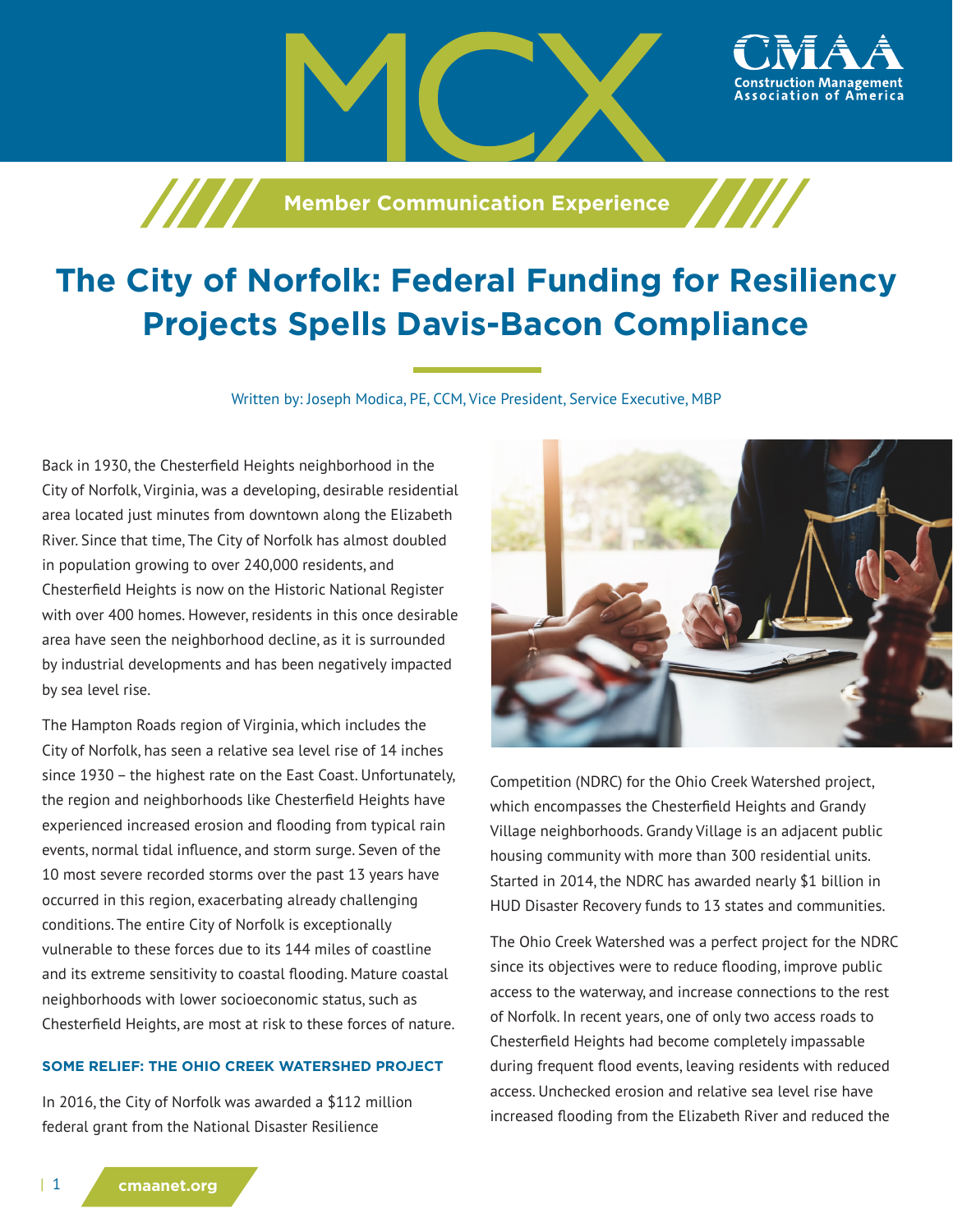recreational use of the shoreline.

The Ohio Creek Watershed project will mitigate the negative effects of sea level rise through a relocated and raised roadway, earthen berms, wetland mitigation areas, improved stormwater drainage systems, coastal protection earthen berms, living shoreline, new stormwater pump stations, a raised bridge, box culverts, a resiliency park, bioretention basins, a stormwater park, a tide gate, concrete flood protection walls, landscaping, hardscaping, and improved water and sewer facilities.

77 T T

Because this project is federally funded through The Department of Housing and Urban Development (HUD), the contractor is required to pay the locally prevailing wage rates and fringe benefits as outlined by the Davis-Bacon Act. Adherence to the Davis-Bacon Act is critical to maintain the federal funding and compliance is closely monitored by the Department of Labor.

## **WHAT YOU NEED TO KNOW ABOUT DAVIS-BACON COMPLIANCE**

MBP is currently supporting the City of Norfolk on the Ohio Creek Watershed project, providing construction inspection, Davis-Bacon compliance monitoring and reporting, and critical path method (CPM) schedule management. The Davis-Bacon Act requires the payment of prevailing wage rates determined by the U.S. Department of Labor to all laborers on federally funded projects, such as the HUD funded Ohio Creek Watershed project. Compliance with the Act is critical for the City to receive Federal reimbursement and that is verified through monitoring the work taking place, reviewing contractor documentation, interviewing employees, and reporting quarterly to the Department of Labor. This largescale project is spread over 255 acres and covers a wide variety of construction activities, resulting in challenges for providing effective Davis-Bacon compliance monitoring as described below. Even though Davis-Bacon reporting is required on a quarterly basis, the monitoring of compliance occurs on an almost weekly basis.

The Ohio Creek Watershed project has more than 30 contractors and subcontractors assigned to the project with 15 to 20 contractors or subcontractors working on the project at any given time. Each contractor or subcontractor working on the project requires the same compliance monitoring as the prime contractor. Compounding this issue, the project utilizes four different wage rate tables. Having four wage rate tables and 15 to 20 contractors on site utilizing one or more of the wage rate tables creates a labor-intensive process for payroll verification each quarter. To date we have reviewed 369 payroll records and conducted 81 interviews as part of our Davis-Bacon compliance monitoring. Given that extensive effort, here are some helpful tips for tracking and reporting:

#### **CERTIFIED PAYROLLS**

Every contractor that worked during the quarterly reporting period must submit certified payroll reports on a weekly basis with the appropriate wage rate table listed. The certified payroll reports should list each employee who worked that week, their job classification, hourly rate, hours worked, fringe benefits, and wages paid. It is critical to review the labor classifications against the wage rate tables that align with the contractor's scope of work. It is not uncommon to have contractors using the wrong wage rate table if their scope of work changes or if they are new to the project and picked the wrong one. The only employees who can be paid less than the required hourly rate for their job classification are apprentices and trainees registered in approved programs.

#### **DAVIS-BACON INTERVIEWS**

The Davis-Bacon interviews are utilized to spot check that the certified payrolls are accurate as it relates to an employee's job classification. At least one random onsite interview with an employee must be conducted for every contractor that worked during the reporting period. The interviews are confidential, and the employee will be asked about their work, consistency of work, and their rate of pay, to verify that they are being accurately paid based on their job classification. Common mistakes that we find are that an employee may be working within two or more job classifications but are only being paid at the lowest classification rate, a laborer may be operating equipment for part of their day but only being paid as a laborer, or the contractor was using the wrong wage rate table.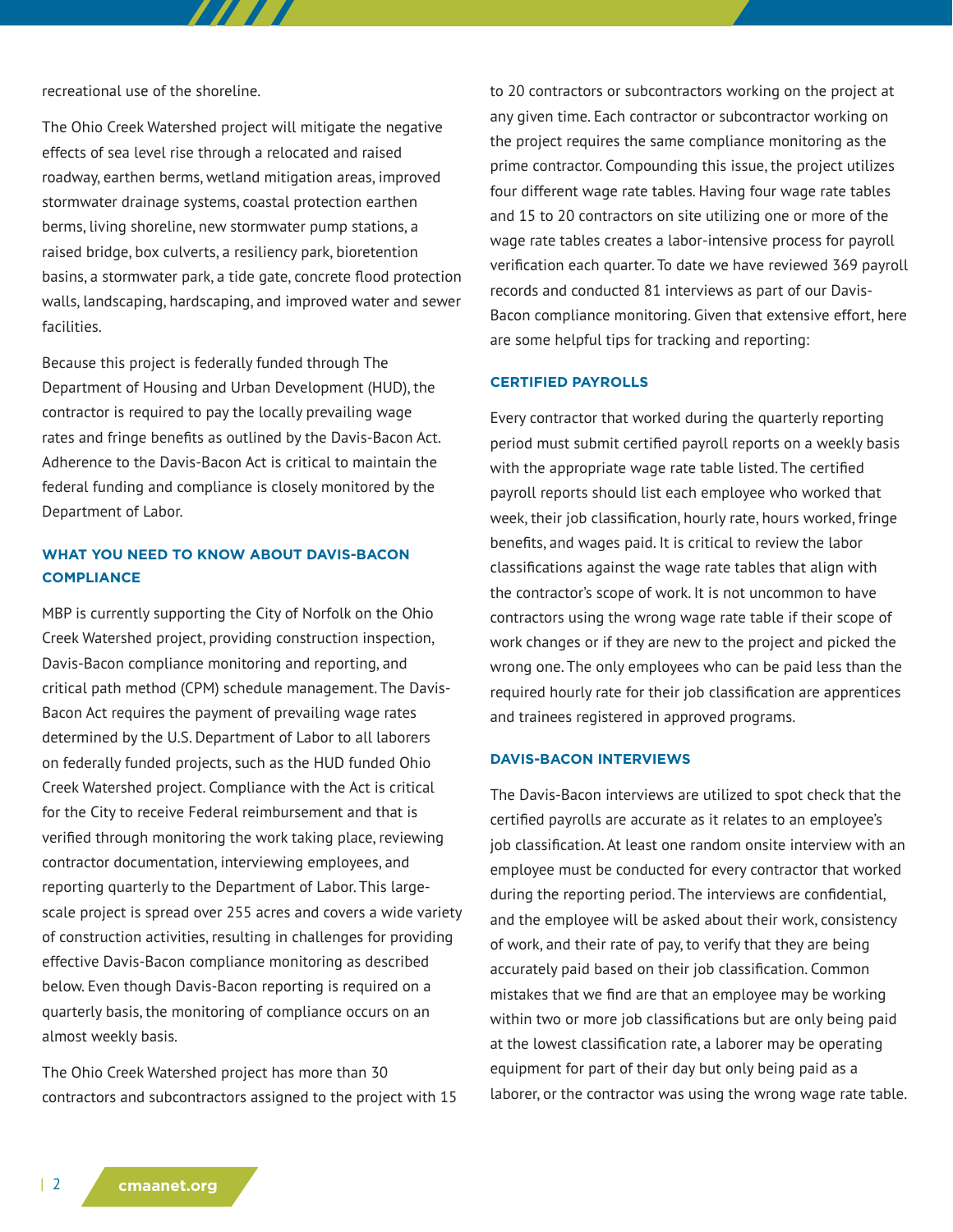#### **RESTITUTION**

If the Davis-Bacon interviews find discrepancies in job classifications and/or benefits, the contractor will be required to pay wage restitution. The reviewer will determine the period for which restitution is required, calculate the amount of restitution, and track payment of the restitution to the employee. The contractor must provide proof of restitution, such as a cashed check, and if possible, obtain verbal verification of payment. This can be a difficult process sometimes if the contractor is no longer on site or if the employee is no longer working for the contractor.

#### **REPORTING**

Recipients of federal funding must submit quarterly Davis-Bacon compliance reports, a list of all contractors working during the reporting period, the date of the Davis-Bacon interviews, verification if they were being paid per their classification, verification of certified payroll compliance, and notes discussing any non-compliance and restitution actions. The report should also include copies of the certified payrolls and Davis-Bacon interviews. The importance of quarterly Davis-Bacon reporting cannot be overstated. For the City of Norfolk to secure its federal funding, it must document its compliance with Davis-Bacon, and for the Ohio Creek Watershed project, partnering with the federal government has been a key strategy in executing this critical local resiliency project.  $\bullet$